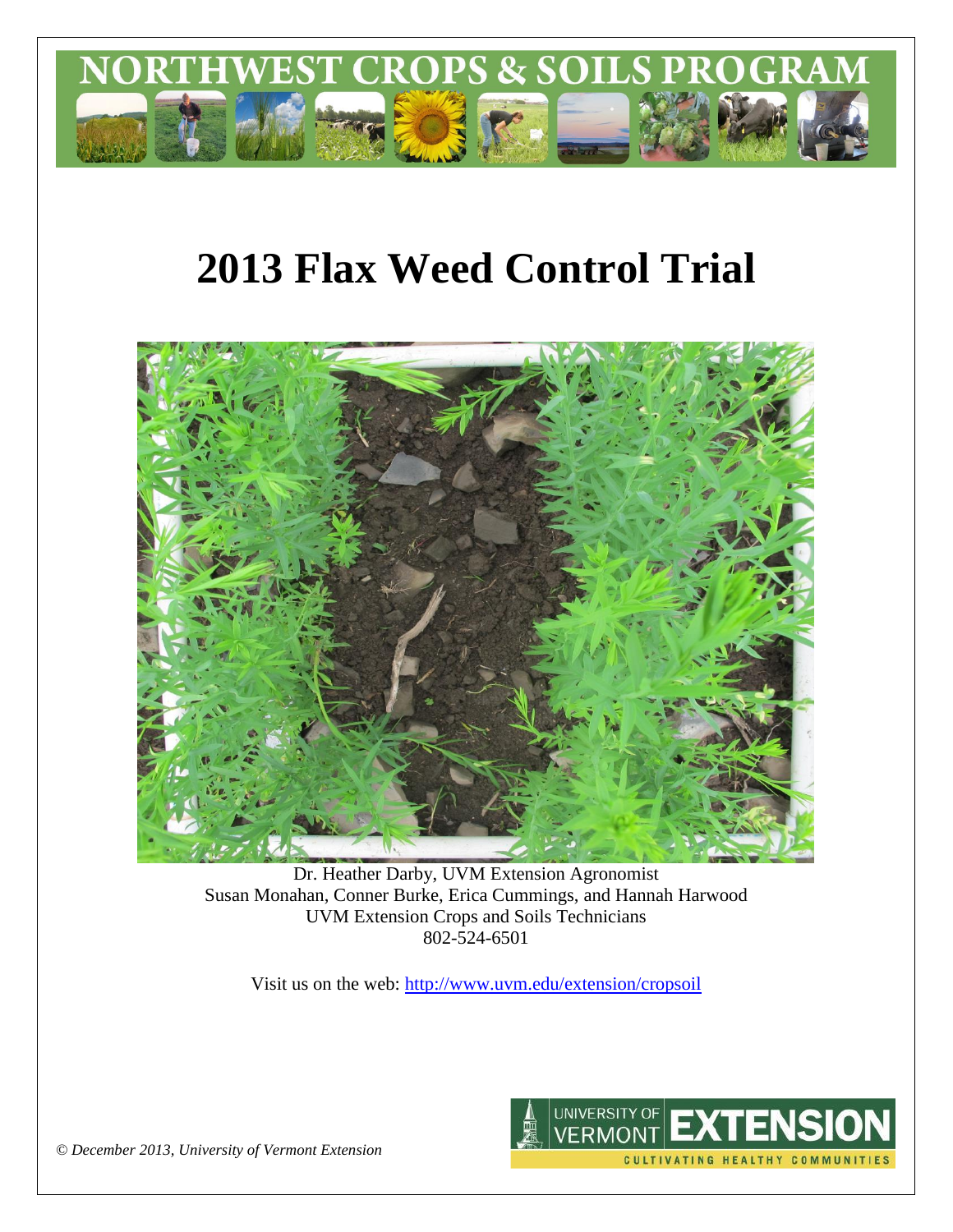#### **2013 FLAX WEED CONTROL TRIAL**

Dr. Heather Darby, University of Vermont Extension heather.darby[at]uvm.edu

## **INTRODUCTION**

Flax is a spring annual that is usually planted as early as the ground can be worked. One of the main challenges to successfully growing flax is weed control. Flax plants compete poorly with fast growing weeds due to its relatively short height (between 12 and 36 inches when mature) and tiny leaves. This trial was initiated to see if management, including different row spacing and cultivation, would affect weed densities in flax.

## **MATERIALS AND METHODS**

This trial was planted at Borderview Research Farm in Alburgh, VT on 19-Apr 2013. General plot management is listed in Table 1. The previous crop was spring wheat. The field was disked and spike tooth harrowed prior to planting. Plots were seeded with variety 'Rahab 94' at a seeding rate of 50 lbs acre<sup>-1</sup>. The experimental design was a randomized complete block with four replications. Four weed control techniques were compared against a control of standard 6" row spacing and no cultivation (Table 2). The narrow row treatment was planted with a Kverneland grain drill at 4.5" row spacing. The wide row treatment was also planted with a Kverneland grain drill (by plugging every other hole in the hopper for 9" row spacing) and cultivated with a Schmotzer hoe on 4-Jun. The tine-weed treatment was planted with a Great Plains grain drill at 6" row spacing and tine-weeded on 4-Jun. The interseed treatment was planted with a Great Plains grain drill at standard 6" row spacing with the addition of Alice white clover at 4 lbs acre<sup>-1</sup>.

Heights, population, and weed counts were measured on 31-May. Populations were determined by counting flax plants in one  $\frac{1}{2}$  meter<sup>2</sup> quadrat per plot. Annual and perennial broadleaf and grass weeds were counted in one  $\frac{1}{2}$  meter<sup>2</sup> quadrat before and after cultivation. The tine-weed and wide row treatments were cultivated on 4-Jun. Additionally, weed cover was determined on 18-Jun as a percent of total plant cover using the web based IMAGING crop response analyzer. Digital images were taken with a compact digital camera, Canon PowerShot G12 (Melville, NY) (10.4 Megapixels). One picture covering approximately  $1/2$  m<sup>2</sup> was taken in each plot before weeding and one picture was taken after weeding. Digital images were analyzed with the automated imaging software, which was programmed in MATLAB (MathWorks, Inc., Natick, MA) and later converted into a free web-based software (www.imaging-crop.dk). The outcome of the analysis is a leaf cover index, which is the proportion of pixels in the images determined to be green. Total plant cover  $(1<sup>st</sup>$  picture) – flax cover (second picture)/ total plant cover  $=$  weed cover  $(\%).$ 

Flax plots were harvested with an Almaco SPC50 small plot combine on 6-Sep 2013. The harvest area was 5' x 20'. Seed was cleaned with a small Clipper M2B cleaner (A.T. Ferrell, Bluffton, IN). Results were analyzed with an analysis of variance in SAS (Cary, NC). The Least Significant Difference (LSD) procedure was used to separate cultivar means when the F-test was significant  $(p< 0.10)$ .

| <b>Trial Information</b> | <b>Borderview Research Farm</b><br>Alburgh, VT |
|--------------------------|------------------------------------------------|
| Soil Type                | Benson rocky silt loam                         |
| Previous crop            | Spring Wheat                                   |
| Planting date            | $19-Apr$                                       |
| Harvest date             | 6-Sep                                          |
| Seeding rate             | $50$ lbs acre <sup>-1</sup>                    |
| Tillage methods          | Mold board plow, disk, and spike tooth harrow  |

#### **Table 1. General plot management.**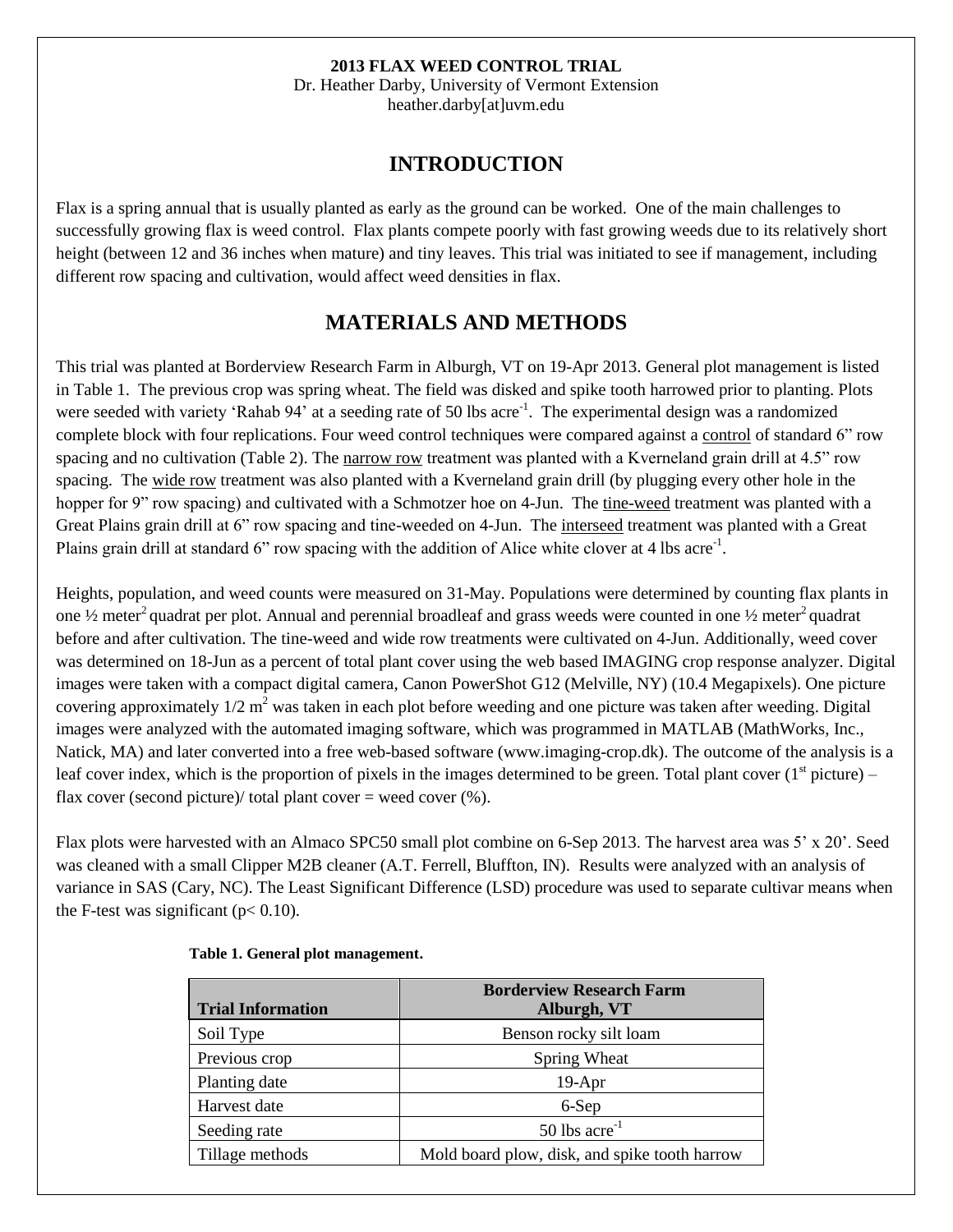| <b>Treatment</b>             | <b>Row spacing</b><br>inches | <b>Planter</b>           | <b>Cultivation</b> |
|------------------------------|------------------------------|--------------------------|--------------------|
| Narrow row                   | 4.5                          | Kverneland grain drill   | none               |
| Wide row with<br>cultivation | 9                            | Kverneland grain drill   | Schmotzer hoe      |
| Tine-weed                    | 6                            | Great Plains grain drill | Tine-weeder        |
| Interseed                    | 6                            | Great Plains grain drill | none               |
| Control                      | 6                            | Great Plains grain drill | none               |

#### **Table 2. Weed control techniques.**

Variations in yield and quality can occur because of variations in genetics, soil, weather and other growing conditions. Statistical analysis makes it possible to determine whether a difference among varieties is real, or whether it might have occurred due to other variations in the field. At the bottom of each table, a LSD value is presented for each variable (i.e. yield). Least Significant differences (LSD's) at the 10% level of probability are shown. Where the difference between two treatments within a column is equal to or greater than the LSD value at the bottom of the column, you can be sure in 9 out of 10 chances that there is a real difference between the two varieties. Treatments that were not significantly lower in

> **Variety Yield** A 6.0 B 7.5\*  $C = 9.0*$ **LSD 2.0**

| performance than the highest value in a particular column are indicated with an asterisk. In the        |
|---------------------------------------------------------------------------------------------------------|
| example to the right, A is significantly different from C but not from B. The difference between A      |
| and B is equal to 1.5, which is less than the LSD value of 2.0. This means that these varieties did not |
| differ in yield. The difference between A and C is equal to 3.0, which is greater than the LSD value    |
| of 2.0. This means that the yields of these varieties were significantly different from one another.    |
| The asterisk indicates that B was not significantly lower than the top yielding variety.                |

# **RESULTS AND DISCUSSION**

Seasonal precipitation and temperature recorded at a weather station in Alburgh, VT are shown in Table 3. From April to September, there was an accumulation of 4,511 Growing Degree Days (GDDs) in Alburgh which is 18 GDDs less than the 30-year average. Flax needs 1,603 GDDs to reach maturity.

#### **Table 3. Seasonal weather data<sup>1</sup> collected in Alburgh, VT, 2013.**

| Alburgh, VT                         | April   | <b>May</b> | June              | July    | <b>August</b> |
|-------------------------------------|---------|------------|-------------------|---------|---------------|
| Average temperature $({}^{\circ}F)$ | 43.6    | 59.1       | 64                | 71.7    | 67.7          |
| Departure from normal               | $-1.2$  | 2.7        | $-1.8$            | 1.1     | $-1.1$        |
|                                     |         |            |                   |         |               |
| Precipitation (inches)              | 2.12    | 4.79       | $9.23 \text{ }$ 1 | 1.89    | 2.41          |
| Departure from normal               | $-0.7$  | 1.34       | 5.54              | $-2.26$ | $-1.5$        |
|                                     |         |            |                   |         |               |
| Growing Degree Days (base 32°F)     | 349     | 848        | 967               | 1235    | 1112          |
| Departure from normal               | $-35.6$ | 91.4       | $-47.0$           | 36.8    | $-27.2$       |

<sup>1</sup>Based on weather data from a Davis Instruments Vantage Pro2 with WeatherLink data logger.

Historical averages are for 30 years of NOAA data (1981-2010) from Burlington, VT.

ⱡ June 2013 precipitation data based on National Weather Service data from cooperative stations in South Hero, VT (http://www.nrcc.cornell.edu/page\_summaries.html)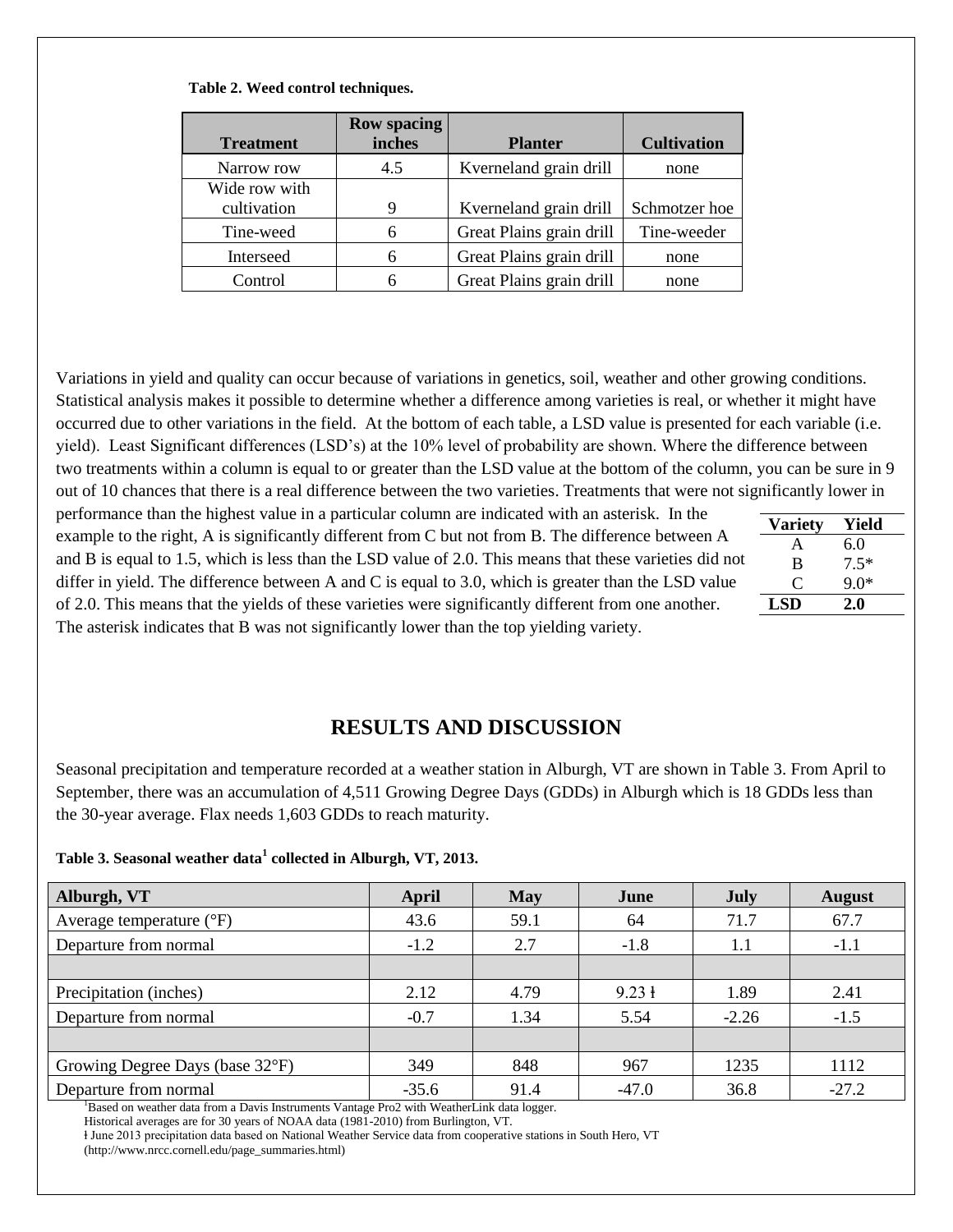Two weed treatments in this study so poorly competed with weeds that we did not harvest them due to the excessive weed pressure. Only the narrow row treatment, wide row with Schmotzer hoe, and control were harvested (for comparison purposes) (Table 4). Images of these treatments just before harvest are presented below (Figures 1-3). Visually, it was clear that the wide row with hoeing treatment was most effective at competing with weeds; the narrow row treatment was a close second, and the control was over-run with weeds.

The Schmotzer hoe was very effective at removing weeds from the flax plots. From weed counts taken before and after cultivation on 4-Jun, the average percent of weeds removed from tine weeding was 23.4% while the average percent of weeds removed from wide rows after Schmotzer hoeing was 80.5% (data not shown).





Figure 1. Flax control plot. Figure 2. Wide row flax with Schmotzer **hoe**.



**Figure 3. Narrow row flax.**

| <b>Treatment</b>  | <b>Flax population</b> | <b>Weed population</b> | Height | <b>Weed cover</b> | Yield       |
|-------------------|------------------------|------------------------|--------|-------------------|-------------|
|                   | plants $m2$            | plants $m2$            | 1n     | $\%$              | $lbs. ac-1$ |
| Wide w/hoe        | 404                    | 567                    | 8.1    | $16.6*$           | $622*$      |
| Narrow row        | 409                    | 352                    | 8.6    | $14.0*$           | 474*        |
| Control           | 321                    | 351                    | 7.6    | 40.8              | 272         |
| <b>Trial Mean</b> | 378                    | 423                    | 8.1    | 23.8              | 456         |
| LSD(p<0.10)       | NS                     | $_{\rm NS}$            | NS     | 15.6              | 187         |

**Table 4. Plot characteristics and harvest yield of flax grown with different weed control techniques, Alburgh, VT.**

\*Varieties with an asterisk are not significantly different than the top performer in **bold**.

NS – No significant difference amongst varieties.

Flax populations, weed populations, and heights measured on 31-May were not significantly different for any of the weed control treatments. The weed cover, measured on 18-Jun resulted in significantly different weed cover (out of total plant cover), 14.0 and 16.6% for the narrow row and wide row treatments compared to over 40% weeds for the control (Figure 4). The wide row with cultivation yielded the highest at 622 lbs acre<sup>-1</sup>, over twice the yields from the control plot (Table 4 & Figure 4). Challenges of direct cut combining, such as losing the light flax seed in nooks and cracks in the combine, likely resulted in harvest yields lower than actual yields.